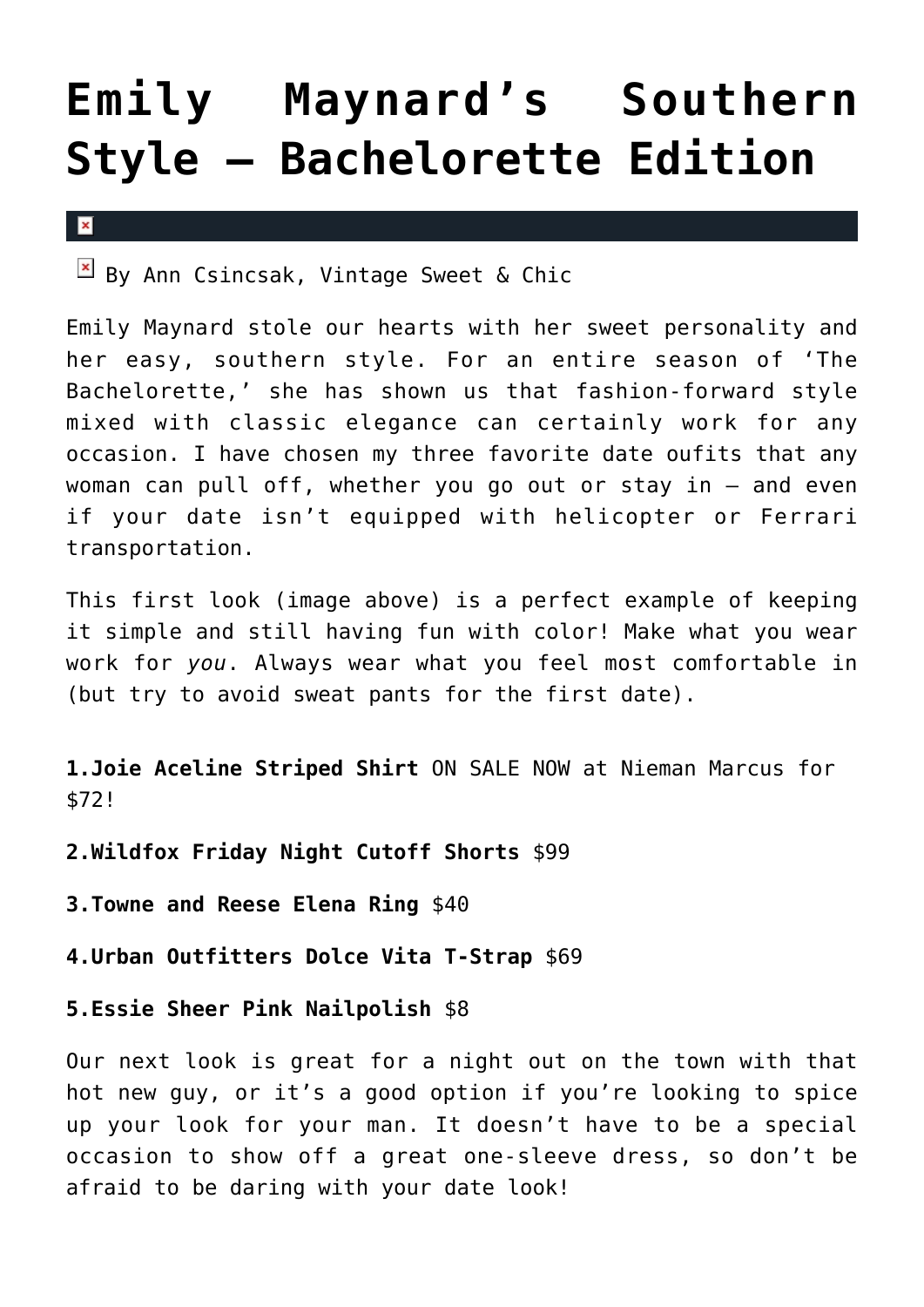

- **1. Towne & Reese Rowen Silver Hoops** \$20
- **2. ASOS One Sleeve Dress** \$98
- **3. Dior Addict Gloss** \$30
- **4. Aldo Detamable Heel** \$89
- **5. Emily's Signature Makeup Style Temptu** \$150

This last look is perfect for that "meet the parents" trip that you have been worried about for months. When she met Sean's parents, Emily showed us that keeping your hair looking naturally gorgeous and your outfit age-appropriate is the key to gaining Mom and Dad's approval. Take a few cues from Emily and steal her simple summer style and fabulous hi-lo dress.

- **1.Towne and Reese Ellie earrings** \$20
- **2.Target Hi-Lo Dress** \$29

## **3.Stella and Dot Pendant Necklace** \$79

Finding a good jewelry company at the right price is always a challenge, but Emily chose hers very wisely. Towne and Reese is a stunning company whose jewelry line is carried in